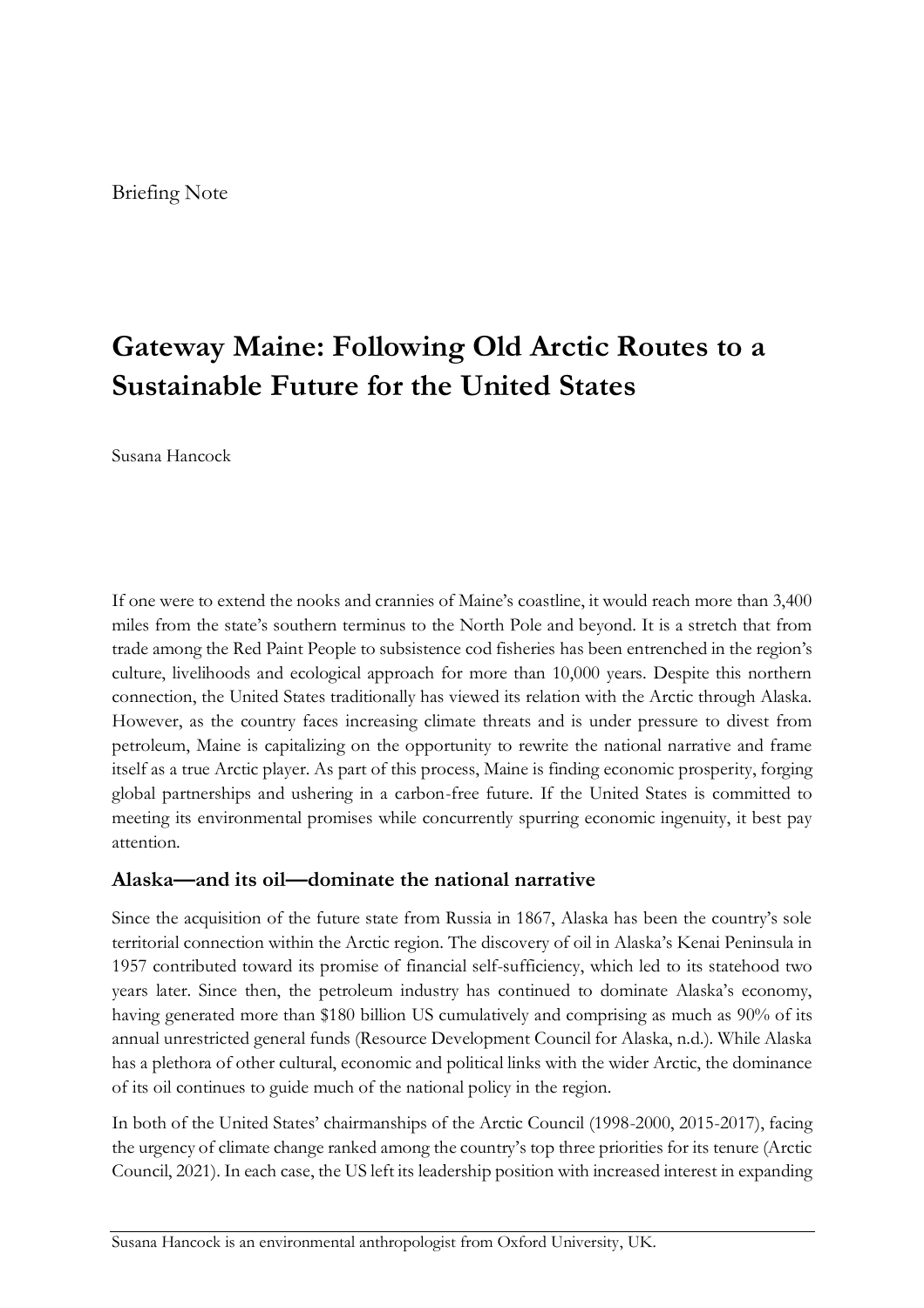petroleum development in Alaska, and in the Arctic more broadly. In 2000, the US Energy Information Administration, at the request of Frank H. Murkowski, Alaskan senator and chair of the US Senate Committee on Energy and Natural Resources, claimed that the Arctic National Wildlife Refuge alone held "the largest unexplored, potentially productive onshore basin in the United States" (US Energy Information Administration, 2000: vii) Toward the end of the second chairmanship, President Trump signed the "America-First Offshore Energy Strategy," which cut drilling restrictions in the Arctic (Exec. Order No. 13795, 2017). Later that spring, the Administration announced its intentions to withdraw from the Paris Agreement.

## **History of Maine's Arctic engagement**

Unlike the northern half of Alaska, only the peak of Maine's tallest mountain, Katahdin, chiseled from the receding Pleistocene glaciation, meets any statistical definition of "Arctic." Katahdin is within the 10°C isotherm and is home to isolated populations of flora and fauna more associated with an Arctic alpine environment than a continental one (Quinn, 2008: 119). However, in the intervening years between US chairmanships, the long-simmer of Arctic interests began to boil thousands of miles away in Maine. The tipping point came in 2013 when the Icelandic shipping company Eimskip announced it would move its North American headquarters to Portland, thereby providing a concrete link between Maine and the entire Arctic spread.

Despite Maine's position bisecting the 45th parallel, making it as close to the equator as to the North Pole, the people of Maine and the Wabanaki Confederacy have been looking to the North for millennia. For over 10,000 years, small-scale subsistence societies have peppered the shores of the North Atlantic. Throughout this time, these communities united through a common and resilient heritage of responding to climatic and cultural developments ranging from deglaciation to colonization. Dating back 7,000 years ago, one of the earliest attested trades amongst peoples of the Arctic and present-day Maine focused on Ramah chert, a prized silica-based tool stone, from the Ktijigattalik (Ramah) quarry in today's northern Labrador.<sup>1</sup>

Labrador, possibly because of its relative accessibility as well as its familiar culture and climate, has continued to have a well-trodden role in Maine's maritime history. Under the initial guidance of professor and naturalist Paul Chadbourne in 1860, Bowdoin College began a continual 160-year legacy of Arctic research and expeditions, most famously including the early 20th century journeys of Robert Peary and Matthew Henson, as well as the later expeditions of Donald MacMillan aboard the locally-built ice-safe schooner *Bowdoin*.

## **Maine harbors international climate research**

Today, Bowdoin's academic work in the Arctic is joined by a plethora of leading institutions, mostly focusing on the interconnectedness between drastic Arctic climate shifts and social systems. Established in 1973 with an eye toward the poles, the Climate Change Institute at the University of Maine in Orono has grown into an international focal point for researchers seeking to understand the processes and implications of natural and anthropogenic climate change. As new members of UArctic and its north2north exchange, students from universities in Reykjavik, Akureyri and Tromsø can now study at the University of Southern Maine. Arctic Law Fellows at the University of Maine School of Law learn about intergovernmental science agreements in Svalbard and Greenland. University of New England's Institute for North Atlantic Studies in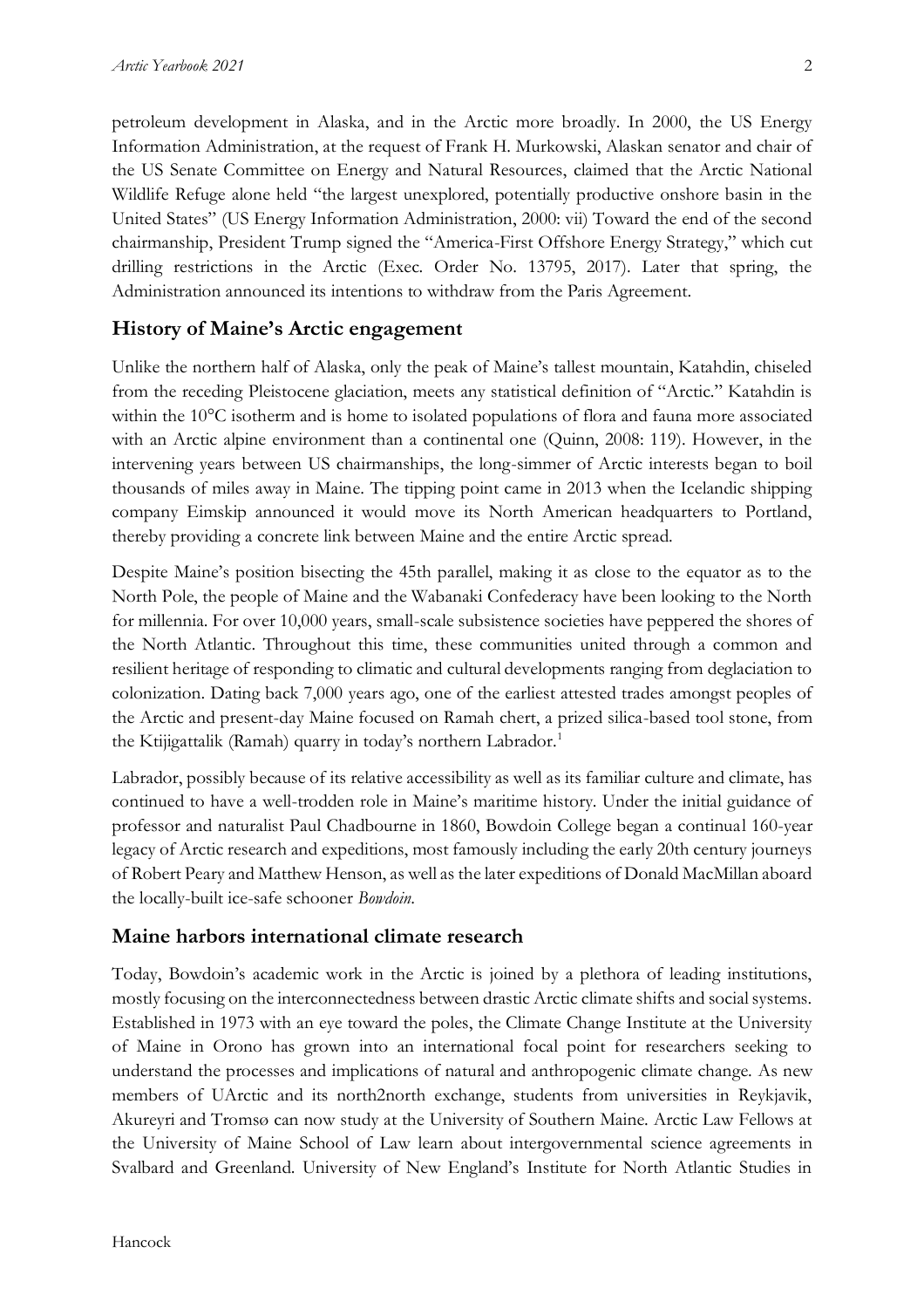Portland draws upon the Sustainable Development Goals to connect disparate silos of science and culture. Together with the World Ocean Observatory, the Climate Change Institute and Maine Law developed the Arctic Futures Institute, which now leverages international collaboration to advance economic and environmental interests in the northern regions.

In the midcoast town of Castine, Maine Maritime Academy developed the nation's first course in Arctic navigation as the school (and current home to the *Bowdoin*) studies the opening of icy, disputed waters. In Boothbay, the independent Bigelow Laboratory for Ocean Science just discovered new relationships between algae and bacteria in the warming Arctic waters with significant implications for controlling atmospheric CO2. Farther south in Portland, the Gulf of Maine Research Institute (GMRI) monitors North Atlantic and Arctic sea currents while supporting community resilience and fishery adaptation.

# **Gulf of Maine's rapid warming**

The Gulf of Maine has become Ground Zero for understanding the oceanographic impacts of climate change due to its shallow horseshoe-shape at the confluence of the Labrador Current and Gulf Stream. In 2014, a bombshell report from Dr. Andy Pershing, the then-Chief Scientific Officer of GMRI, concluded that "the Gulf of Maine has warmed faster than 99.85% of the global ocean" (Pershing, 2014). Yet, like most of the world experiencing drastic climate devastation, Maine does not need statistics. With the warming and acidifying waters, lobsters move into Canadian territory and the shells on bivalves fail to harden. After peaking in 1969 at more than 24 million pounds (Maine Department of Marine Resources, 2021), the shrimp industry has now been closed for eight consecutive seasons and the cod fishery that once sustained the entire maritime region has been cut by 95% in the past decade (Castañón, 2019). Nets previously overflowing with boreal haddock and flounder are now picking up subtropical species like seahorses, triggerfish and black sea bass. In 2018, having set 18 new temperature records in the previous twelve months, Dr. Pershing acknowledged that GMRI has "had to add new colours to our temperature illustrations to reflect just how warm the Gulf of Maine has been" (GMRI, 2018).

Of course, Maine is not alone in its experience of environmental devastation. Rising tides, stronger storms and new agriculture patterns are increasingly universal in the United States and the rest of the world. However, in a country for which the Arctic has become synonymous with resource extraction, Maine instead looks north to draw upon its thousand years of cultural, climatic and economic similarities. While Alaska and the rest of the United States left its last Arctic Council chairmanship with new orders for off-shore Arctic drilling and a full dismissal of anthropogenic climate change by the national administration, Maine's governor, Janet Mills, led a delegation of more than 60 Maine researchers, policy-makers, business leaders and artisans to address the Arctic Circle Assembly in Reykjavik. Eleven Mainers spoke at the international gathering, a new memorandum of understanding concerning sustainable forestry practices was signed, past environmental agreements confirmed and a preview of the state's "Maine Won't Wait" climate policy was unveiled.

# **Linking the Arctic with economic revitalization**

This rapid warming of the Gulf of Maine, the result of the warming waters to the north and the consequential disruption of ocean circulation, impacts every sector of Maine's \$70 billion US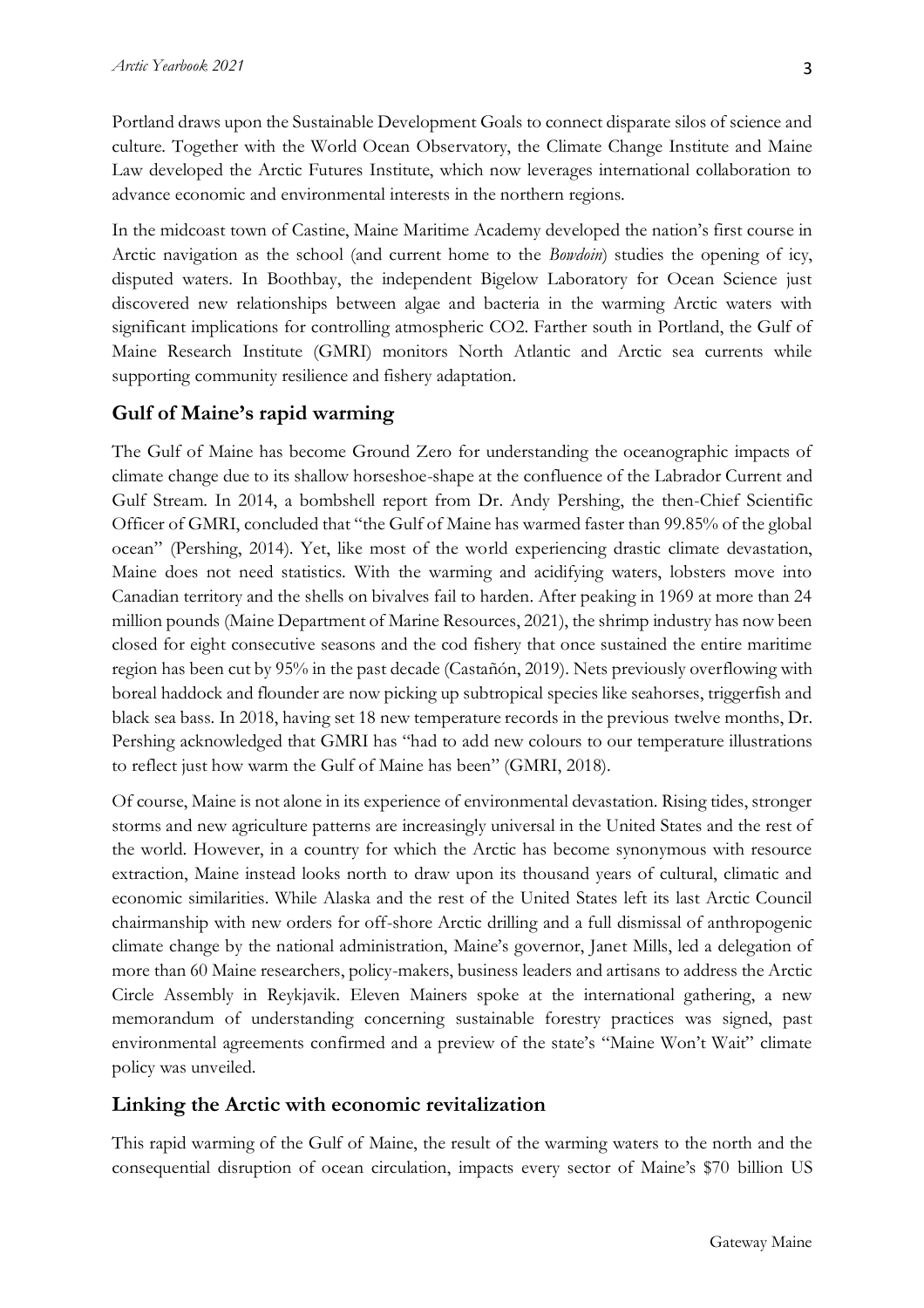economy. In the two years following Eimskip's move to Portland in 2013, shipping between Maine and Iceland skyrocketed more than 4000% as new markets opened (Eimskip, personal communication, 15 May, 2021). While consecutive directors of the Maine Port Authority and Senator Angus King (ME-I) have argued that the strategic positioning of Maine's three deep-water ports (compared to Alaska's one) will bring business to the coastal state as shipping through the Northwestern Passage clears (Angus King, personal communication, March 2, 2021), Eimskip provided the incentive to search the wider Arctic for existing models of environmental and economic success that could be transplanted to Maine. According to one senior Arctic official, "[previously] Maine moaned about having a poor economy and pointed to its position at the end of the line in the [country's] north-eastern corner. Today, it sees itself as the jumping off point" (McGwin, 2016).

As a linchpin to this process, the state inaugurated the Maine North Atlantic Development Office (MENADO). In 2014, MENADO co-hosted two international Arctic-focused trade events drawing audiences from Nuuk to Murmansk. Maine companies also started looking for new opportunities. The Maine-based Ocean Renewable Power Company started building its river- and tidal-powered hydrokinetic electricity generators throughout Alaska and northern Canada, thereby reducing the monthly reliance on diesel by as much as 25,000 gallons (Andrews, 2016; Caldwell, 2016). Eimskip's cold storage offered Bristol Seafood a new European market. Hancock Lumber began to explore partnerships to supply and transport building materials to Greenland. External companies also began to see opportunities in Maine. The German AquaVentus consortium turned to the University of Maine's offshore wind program to design floating wind-to-hydrogen turbines that could generate clean electricity while sparing Arctic migrating species. Likewise, the Iceland Ocean Cluster looked to the coastal state to form a sister "hús" to foster sustainable blue economic entrepreneurship throughout the northern North Atlantic. At the national level, then-President Barack Obama instituted the Arctic Executive Steering Committee by executive order, and Maine's Angus King (I) reached out to Alaska's Lisa Murkowski (R) to form the bipartisan US Senate Arctic Caucus.

#### **The Arctic Council puts Maine on the map**

Maine's big break may have come in October 2016 when the US Department of State chose to hold the Arctic Council plenary in Portland rather than in Alaska in recognition of the state's Arctic stewardship and emerging leadership as a northern player. Predictably, climate change topped the agenda. While Arctic Council plenaries returned to Alaska and then moved abroad with the change in chairmanship, US Ambassador David Balton concluded that hosting the meeting in Maine "makes [Americans] aware of why they should care about the Arctic" (McGwin, 2016).

In some ways, the Arctic Council meeting was also a public coming out party for Maine. The following year, MENADO became the first US organization outside of Alaska to join the Arctic Economic Council, and it has been developing new bilateral engagements continually. Given Maine's strategic position in the northeast of the Atlantic and environmental values, it is of little surprise that Maine lawyer, Ben Ford, argues that "Arctic development will be the number one driver of Maine's economic growth for the next generation" (MacLean, 2018).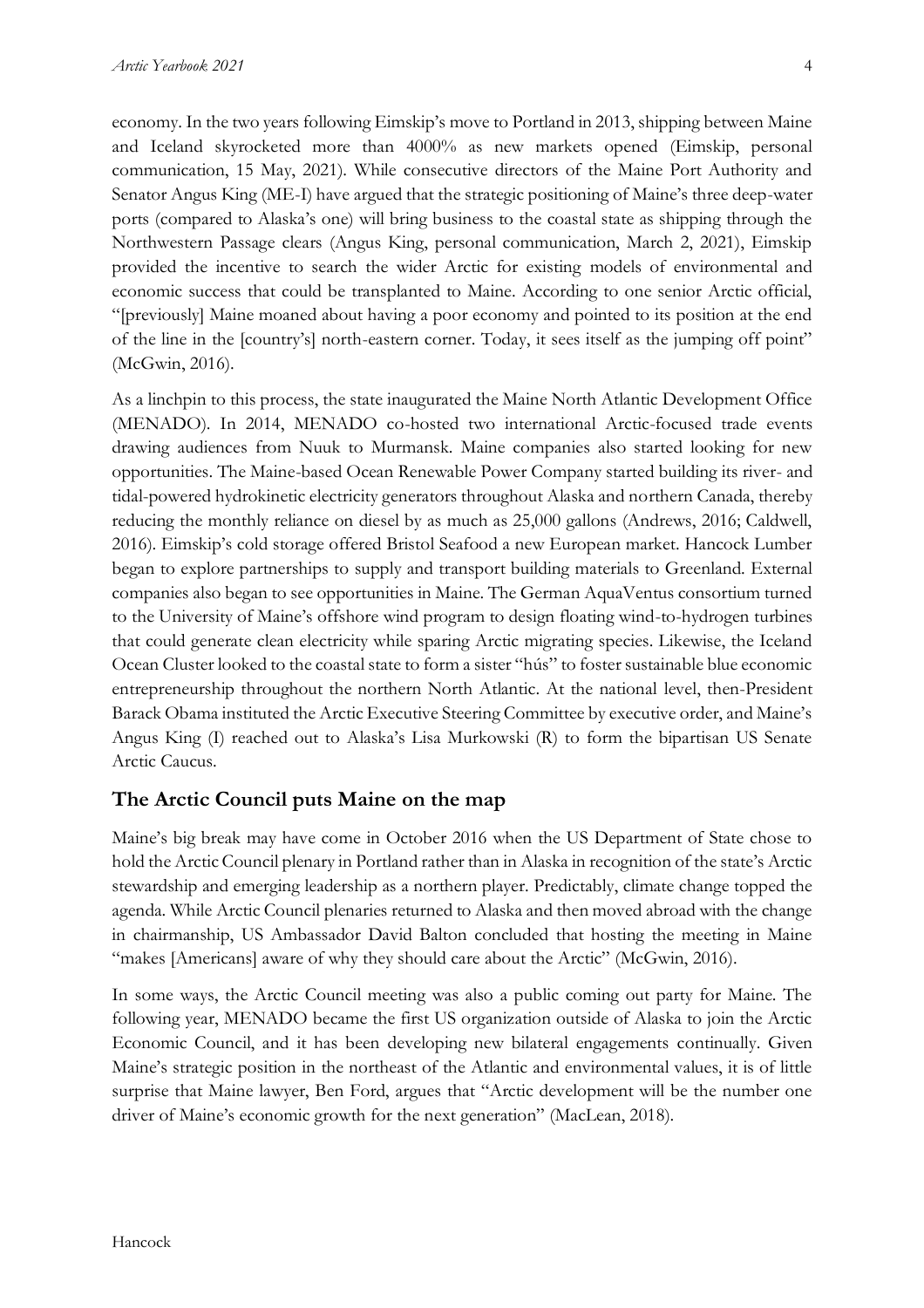## **Looking north to find sustainable solutions**

In 2019, Governor Mills signed an MOU with Finland over innovation in forest bioeconomy innovation, recognizing that "Finland and the State of Maine have a lot in common in forest issues," according to Finnish Prime Minister Antti Rinne (State of Maine: Office of Governor Janet T. Mills, 2019). Yet, while Maine's paper mills are facing a declining market and high costs for lumber and energy as well as lawsuits for the use of PFAS chemicals, Finland has transformed a once-comparable industry into a thriving biosolutions economy in which it creates products associated with the petroleum industry, including batteries, medical devices and textiles--all without the petroleum. Maine offers Finland strong business and research connections to sidle into the North American market, while Finland offers Maine a model of expertise for new biotechnologies that can make better use of the state's natural resources (Dana Eidsness, personal communication, July 24, 2021). Following the initial success of this venture, Michigan signed a joint MOU with Finland and Maine in 2020, and other forested states are seeing what such sustainable bioeconomic models might bring to their own regions.

Currently Maine is exploring options for a marine economy MOU with a variety of companies in Tromsø, Norway (Dana Eidsness, personal communication, July 24, 2021). One, Nofima, a biorefinery, has the capacity to extract proteins and lipids from discarded lobster shells, which can be used for a variety of purposes, including cancer research and bioplastics. Nearby BioTep transforms fish waste into key components of blood pressure medication. Elsewhere, seaweed is reconfigured into a sludge that can clean oceans. Sharing the same marine ecosystem, Maine has all of the raw materials but lacks the investment in biotechnology to use them in place of petroleum-based products. Tromsø, meanwhile, lacks the workforce and sees a potential employee pipeline from the new trans-Atlantic partner. Due in part to Maine's intentional search for solutions rather than quest for extraction, Nils Arne Johnsen, the Norwegian founder of the High North Business Alliance has cited the state "as one of the most important players when it comes to establishing international business development in the high North Atlantic" (MacLean, 2018).

# **Maine: The United States' missing Arctic link**

Ultimately, Maine's participation in the Arctic, even as a subnational actor, creates trans-Atlantic partnerships that leverage similarities in culture, history and resources to address escalating climate challenges. If the United States is serious about addressing its climate needs and moving away from oil, while simultaneously supporting new economic endeavors, it needs to look beyond Alaska. Through Maine's steadfast effort to prioritize science-based climate action and community, the state is "perfectly positioned" to shape the "pathways and solutions we all need for a more regenerative, equitable and sustainable North" (Parker, 2021). While Maine may still be a subnational actor of an Arctic state, according to MENADO's director, Dana Eidsness, it "has more in common with Nordic countries than with New Jersey. [The] coastal communities, small enterprises, resource utilization, sustainability of industry, these are all common threads" (MacLean, 2018).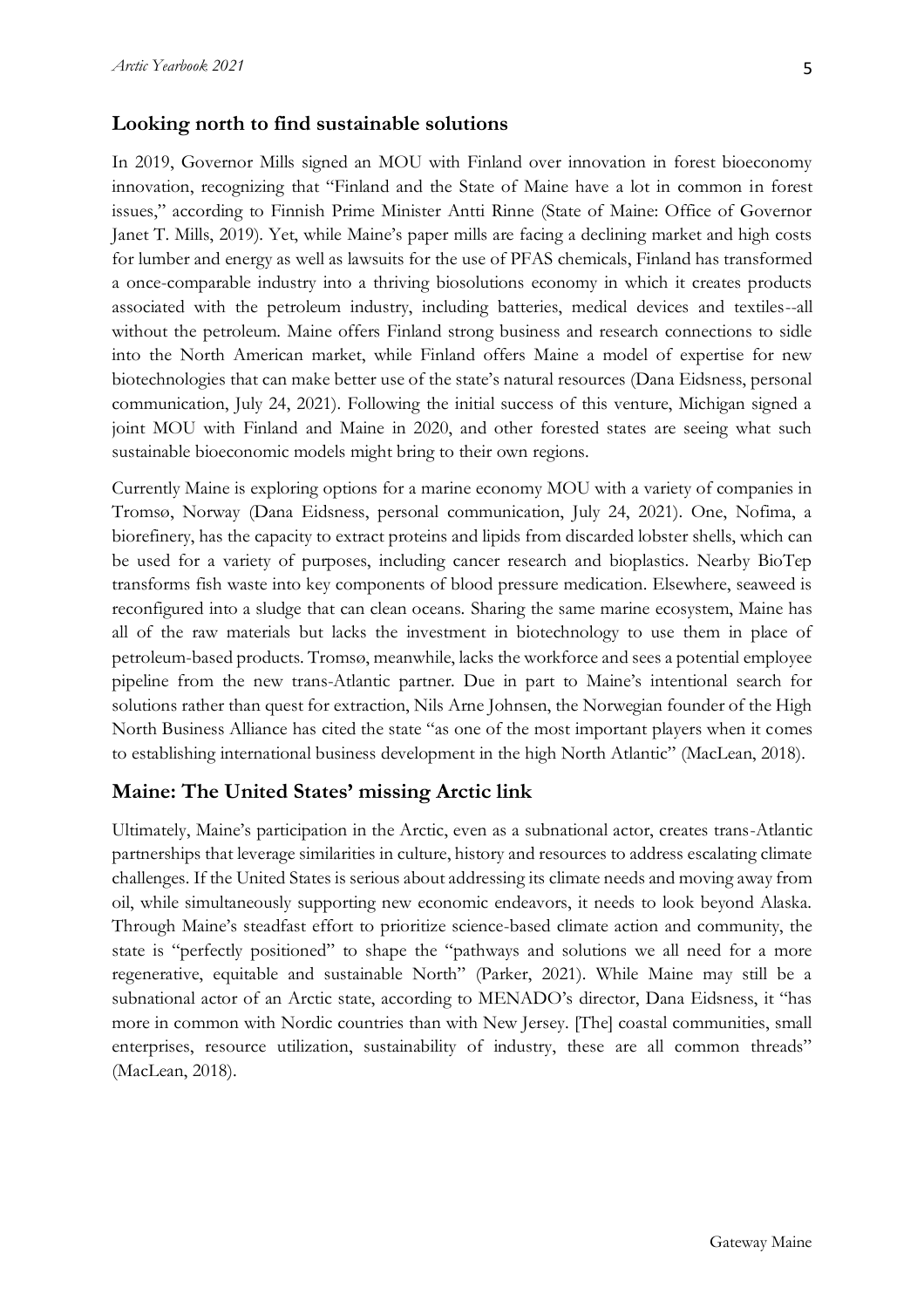## **Notes**

1. Chert, however, seems to have cultural significance beyond its functional value, as it was prioritized over more accessible materials and was reserved for specific intents and associated with burials (see Loring, 2002).

#### **References**

- Andrews, L. (2016, September 28). Harnessing Alaska's Wave, Tidal, River Energy: Great Potential, Daunting Challenges. *Anchorage Daily News*. https://www.adn.com/energy /article/harnessing-alaskas-wave-tidal-and-river-energy-great-potential-and -challenges/2014/03/25.
- Arctic Council (2021). *The United States*. https://arctic-council.org/en/about/states/the-united-states.
- Caldwell, S. (2016, September 28). Tiny Alaska Village Hopes to Cut Energy Costs with Experimental River Power. *Anchorage Daily News.* https://www.adn.com/economy /article/tiny-alaska-village-hopes-cut-energy-costs-experimental-river-power/ 2014/06/15.
- Castañón, L. (2019). The Gulf of Maine Cod Fishery is in Rough Shape. The Fishermen Aren't Doing Much Better. *Northeastern University*. https://news.northeastern.edu/ 2019/10/28/the-gulf-of-maine-cod-fishery-is-in-rough-shape-the-fishermen- arent -doing-much-better.
- Exec. Order No. 13795, 82 FR 20815 (2017, April 28).
- GMRI (2018). *Ocean Warming and Climate Leadership.* https://gmri.org/stories/oceanwarming-and-climate-leadership
- Loring, S. (2002). 'And They Took Away Stones From Ramah': Lithic Raw Material Sourcing and Eastern Arctic Archaeology. In *Honoring Our Elders: A History of Eastern Arctic Archaeology*, edited by W. W. Fitzhugh, S. Loring, and D. Odess, pp. 163-185. Arctic Studies Center, National Museum of History, Smithsonian Institution.
- MacLean, M. (2018). Maine has more in common with Nordic Countries than New Jersey. *Journal of the North Atlantic & Arctic*. https://www.jonaa.org/content/2018/2/18/ maineincommon.
- McGwin, K. (2016). Maine Meeting Brings Arctic Council Far South of the Arctic Circle. *The Arctic Journal*. https://www.arctictoday.com/maine-meeting-brings-arctic-council -far-south-of-the-arctic-circle.
- Maine Department of Marine Resources (2021). Historical Maine Shrimp Landings. https://www.maine.gov/dmr/commercial-
- fishing/landings/documents/shrimp.table.pdf.
- Parker, H. (2021). While Washington Ignored Its Responsibilities to Address Climate, Mainers Embraced Ours. *Journal of the North Atlantic & Arctic*.